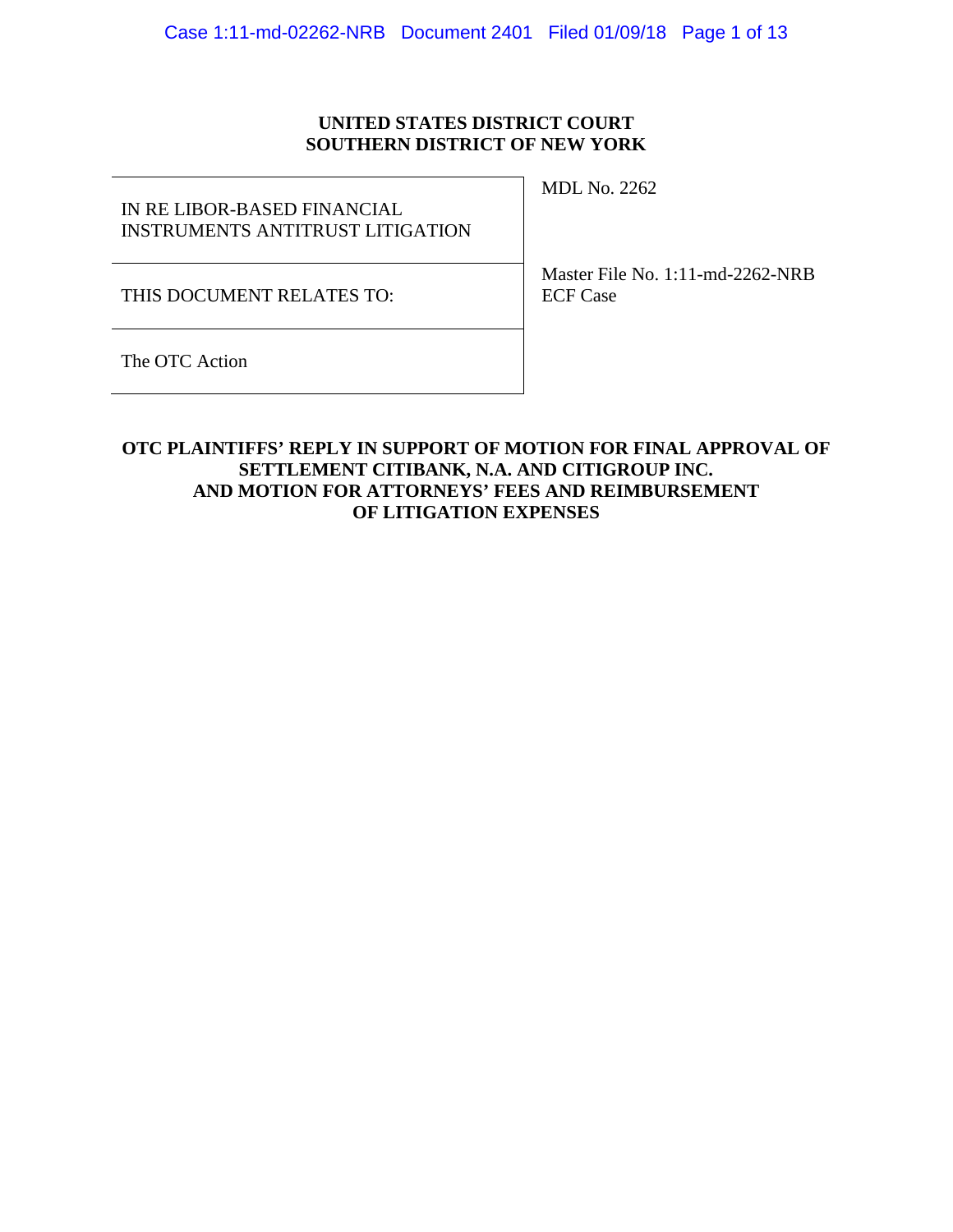# **TABLE OF CONTENTS**

| $\mathbf{A}$ |  |
|--------------|--|
|              |  |
|              |  |
|              |  |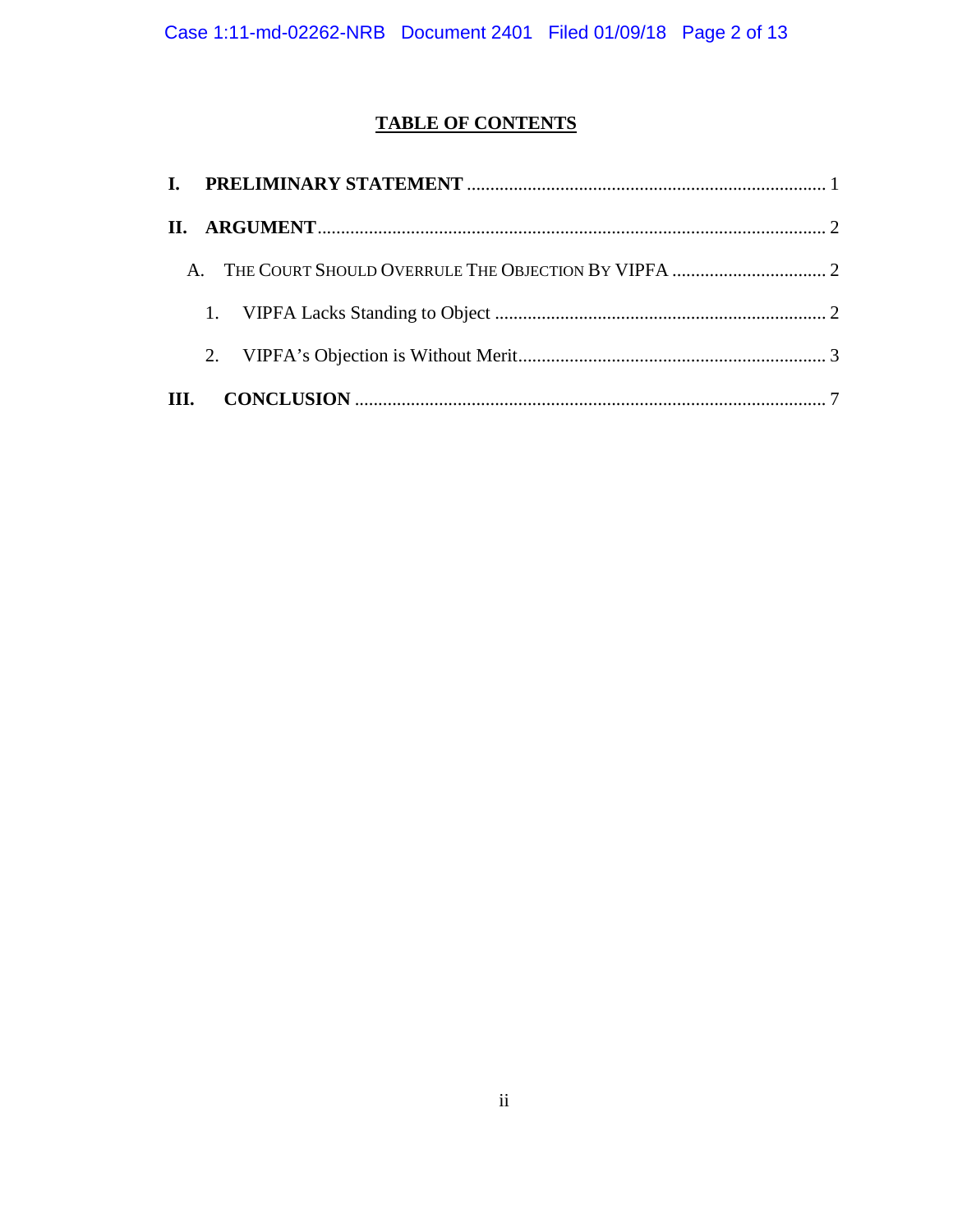# **TABLE OF AUTHORITIES**

# **Page(s)**

# **Cases**

| In re "Agent Orange" Prod. Liab. Litig.,                                                   |
|--------------------------------------------------------------------------------------------|
| Alaska Electrical Pension Fund v. Bank of America Corporation,                             |
| In re Bear Stearns Cos., Inc. Secs., Derivative, & ERISA Litig.,                           |
| Cagan v. Anchor Sav. Bank FSB,                                                             |
| Cent. States Se. & Sw. Areas Health & Welfare Fund v.<br>Merck-Medco Managed Care, L.L.C., |
| In re Checking Account Overdraft Litig.                                                    |
| City of Detroit v. Grinnell Corp.,                                                         |
| In re Corrugated Container Antitrust Litig.,                                               |
| In re Corrugated Container Antitrust Litig.,                                               |
| In re Corrugated Container Antitrust Litig.,                                               |
| D'Amato v. Deutsche Bank,                                                                  |
| Hicks v. Stanley,                                                                          |
| Johnson v. Brennan, No.                                                                    |
| Newman v. Stein,                                                                           |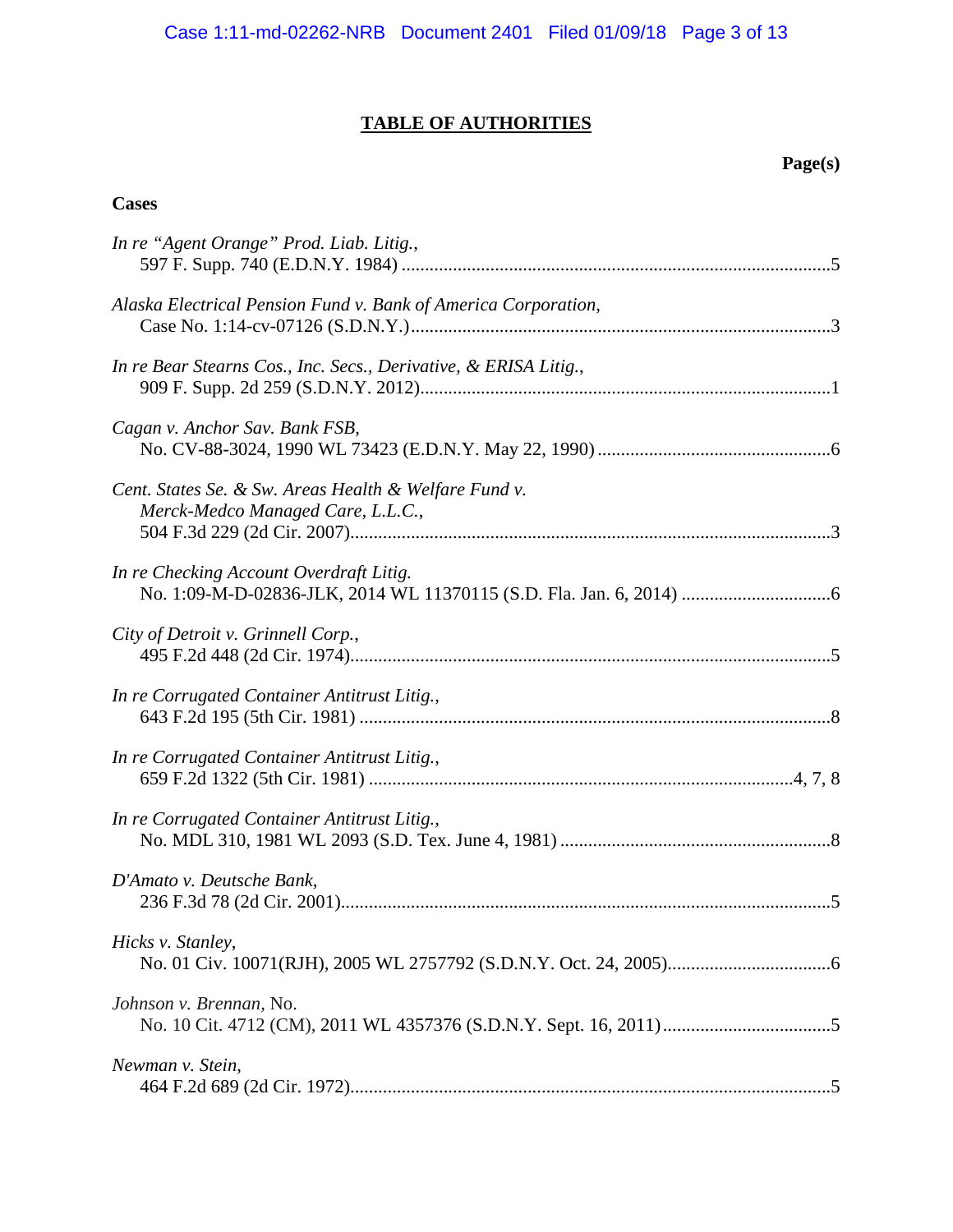| In re Nissan Radiator/Transmission Cooler Litig.,      |
|--------------------------------------------------------|
| In re PaineWebber Ltd. P'ships Litig.,                 |
| Schwartz v. Dallas Cowboys Football Club, Ltd.,        |
| Stinson v. City of N.Y.,                               |
| Taft v. Ackermans,                                     |
| In re Traffic Executive Association-Eastern Railroads, |
| Wal-Mart Stores, Inc. v. Visa U.S.A. Inc.,             |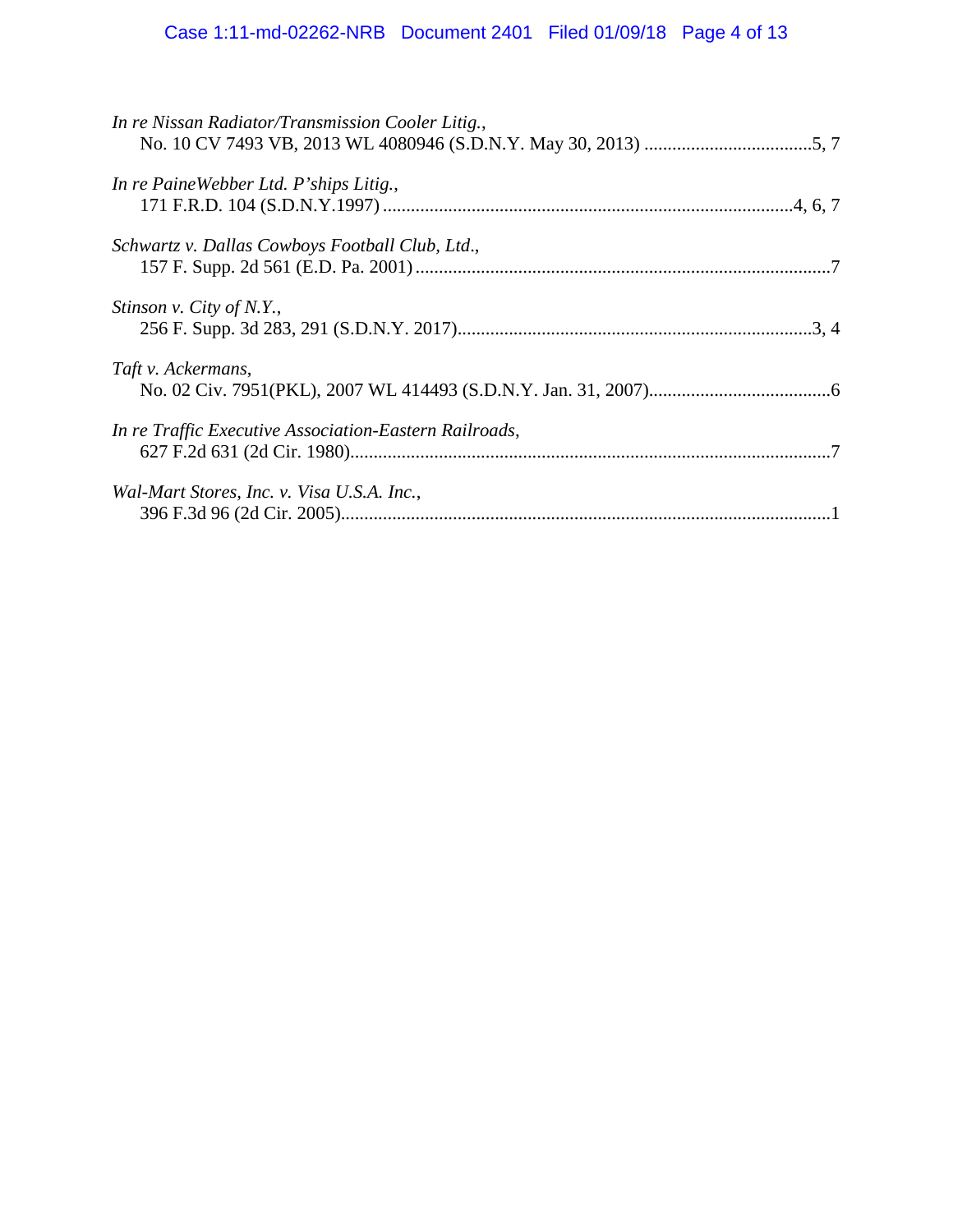#### <span id="page-4-0"></span>**I. PRELIMINARY STATEMENT**

<span id="page-4-2"></span><span id="page-4-1"></span> $\overline{a}$ 

On December 15, 2017, OTC Plaintiffs filed their Memorandum of Law in Support of the OTC Plaintiffs' Motion for Final Approval of Settlement with Citibank, N.A. and Citigroup Inc. ("Final Approval Brief") (ECF No. 2377) and their Memorandum of Law in Support of the OTC Plaintiffs' Motion for Attorneys' Fees and Reimbursement of Litigation Expenses ("Attorneys' Fees Brief") (ECF No. 2387). Since those filings, the deadline for class members to exclude themselves from or object to the Citi Settlement has passed. Despite the vast size of the class and sophisticated institutions who comprise a large portion of the class, the parties received no objection to the appointment of Hausfeld LLP and Susman Godfrey L.L.P. as class counsel, and no objection to class counsel's application for attorneys' fees and expenses. As of the date of this filing, the Claims Administrator has received only fifteen (15) timely requests for exclusion, of which all but four (4) are by entities that filed their own individual complaints in this MDL.<sup>[1](#page-4-3)</sup> See Supplemental Declaration of Jason Rabe  $\P$  4 & Ex. A. And only one objection to the Citi Settlement has been filed. *See* ECF No. 2399.

The paucity of objections is a strong indicator of the adequacy of the settlement. *See Wal-Mart Stores, Inc. v. Visa U.S.A. Inc.*, 396 F.3d 96, 118 (2d Cir. 2005) ("If only a small number of objections are received, that fact can be viewed as indicative of the adequacy of the settlement.") (internal quotations omitted); *see also In re Bear Stearns Cos., Inc. Secs., Derivative, & ERISA Litig.*, 909 F. Supp. 2d 259, 266-67 (S.D.N.Y. 2012). Virtually all OTC class members, many of

<span id="page-4-3"></span><sup>&</sup>lt;sup>1</sup> It is OTC Plaintiffs' understanding that there are a few additional exclusions in the mail. Accordingly, OTC Plaintiffs will file a final proposed order that includes a list of all class members that have requested exclusion in advance of the fairness hearing on January 23, 2018.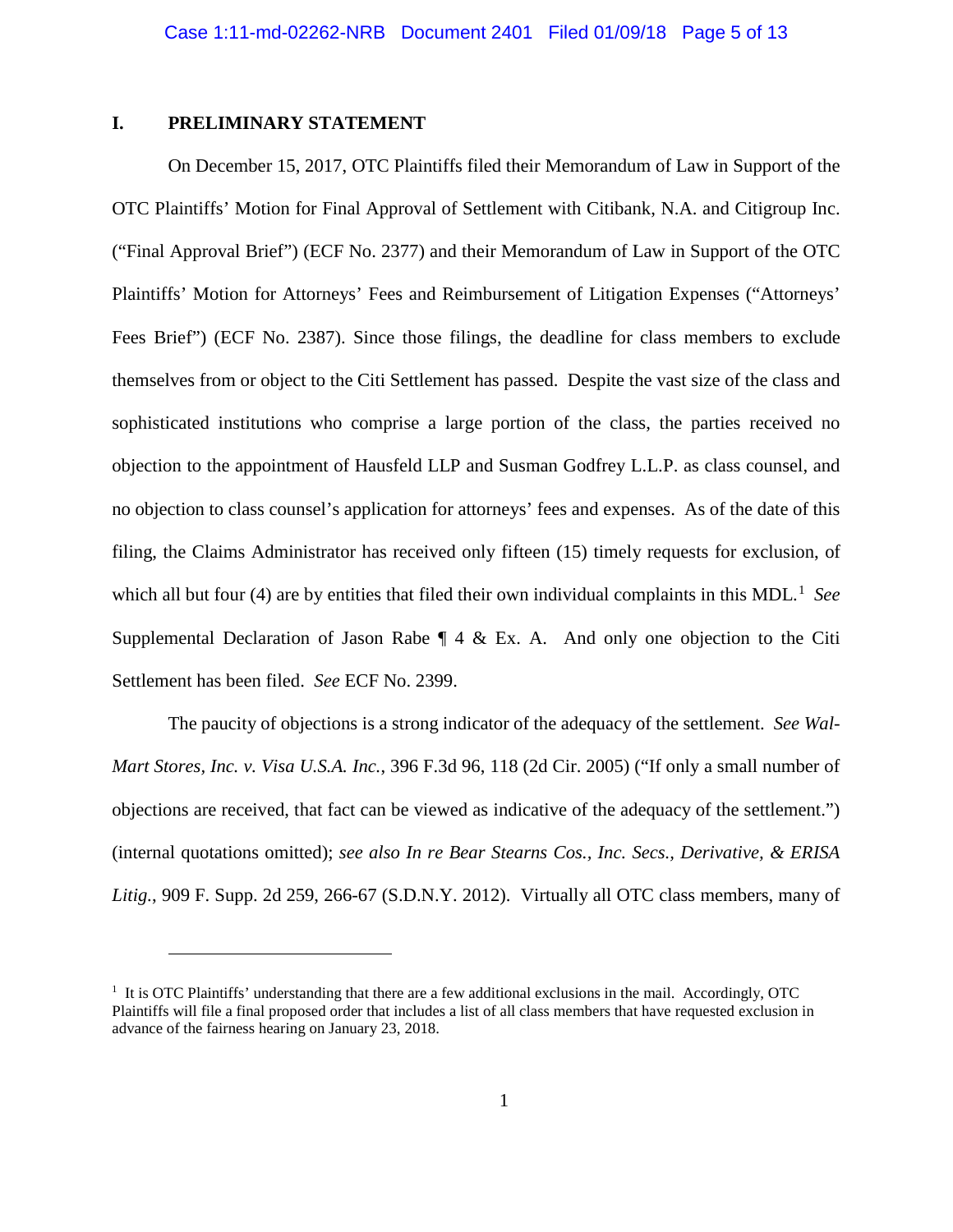#### Case 1:11-md-02262-NRB Document 2401 Filed 01/09/18 Page 6 of 13

them sophisticated investors and institutions, have raised no objection to the settlement nor opted out of the class, underscoring the phenomenal result achieved for the settlement class. As set forth in greater detail below, the lone objector, the Virgin Islands Public Finance Authority ("VIPFA") lacks standing to object and argues without support that the settlement amount is too low.<sup>[2](#page-5-3)</sup> Accordingly, for the reasons stated in the Final Approval Brief and Attorneys' Fees Brief, OTC Plaintiffs respectfully request that the Court grant final approval to the settlement between OTC Plaintiffs and Citi and approve the application for attorneys' fees and expenses.

#### <span id="page-5-1"></span><span id="page-5-0"></span>**II. ARGUMENT**

#### <span id="page-5-2"></span>**A. The Court Should Overrule The Objection By VIPFA**

#### **1. VIPFA Lacks Standing to Object**

As an initial matter, it appears that VIPFA lacks standing. In order to qualify for

inclusion in the settlement class, VIPFA must have, among other things, owned a U.S. Dollar

LIBOR-Based during the class period. The settlement defines U.S. Dollar LIBOR-Based

Instrument as:

 $\overline{a}$ 

An instrument that includes any term, provision, obligation or right to be paid or to receive interest based upon the U.S. Dollar LIBOR rate, including but not limited to asset swaps, collateralized debt obligations, credit default swaps, forward rate agreements, inflation swaps, interest rate swaps, total return swaps, options or floating rate notes. For the avoidance of doubt, U.S. Dollar LIBOR-Based Instrument does not include an instrument that includes only a term, provision, obligation or right to pay interest based upon the U.S. Dollar LIBOR rate, such as business, home, student or car loans, or credit cards.

<span id="page-5-3"></span><sup>2</sup> VIPFA's attorney, Les Jacobowitz of the law firm Arent Fox, is the same attorney that filed an objection to the Barclays Settlement, at the time on behalf of Maimonides Medical Center ("Maimonides"). *See* ECF No. 2320-1. Maimonides has not objected to the Citi Settlement.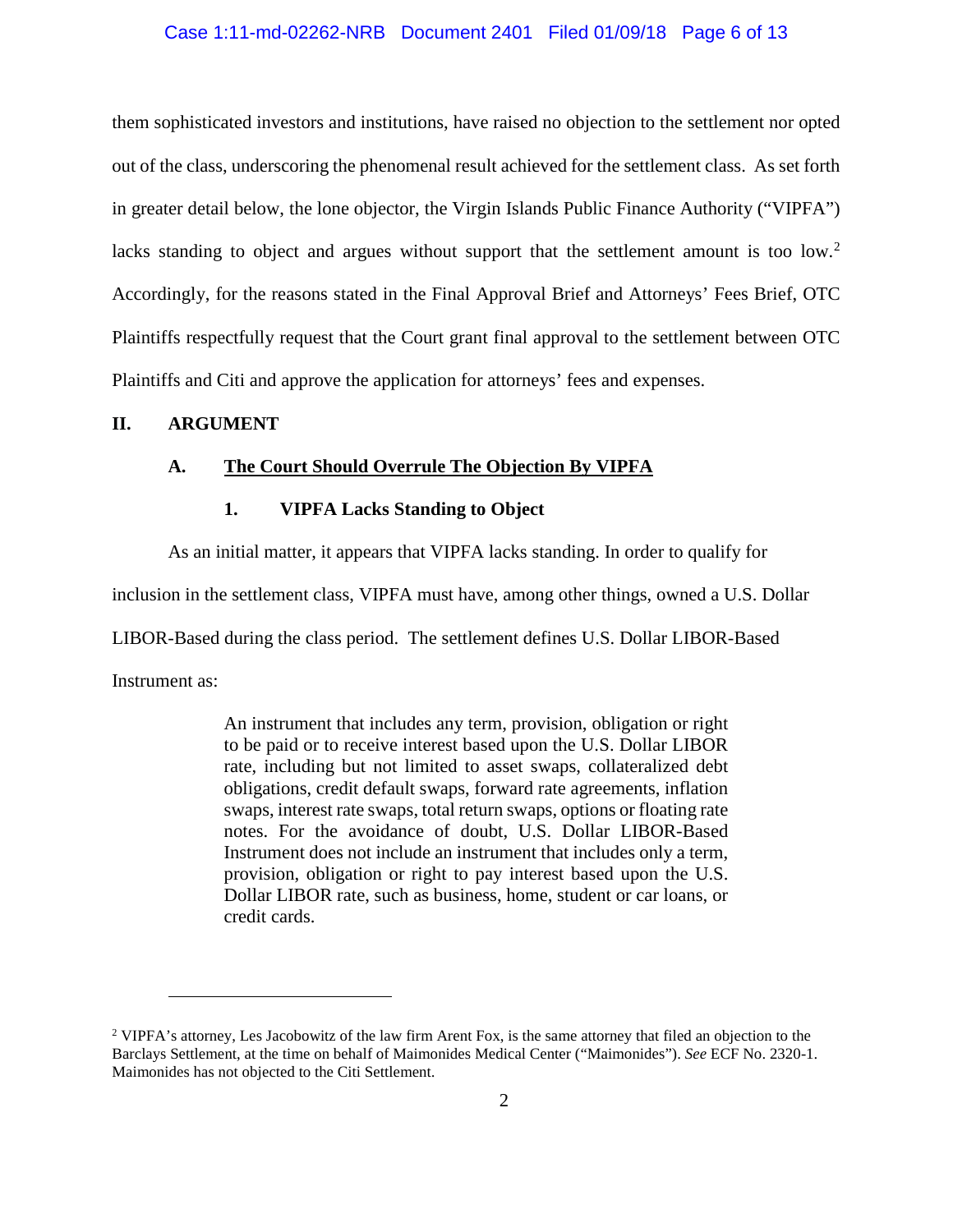Citi Settlement Agreement at ¶ 2(ss) (ECF No. 2226-1).

VIPFA submitted confirmation of an interest rate swap with UBS AG, Stamford Branch, dated September 19, 2006, as proof of membership in the settlement class. *See* ECF No. 2399-1 at 57-62. [3](#page-6-5) However, *VIPFA's interest rate swap does not pay interest based on LIBOR*; it pays interest indexed to the USD-ISDA-Swap Rate.<sup>[4](#page-6-6)</sup> *Id.* at 58. Accordingly, it does not qualify for inclusion in the settlement class and VIPFA lacks standing to object. *See, e.g.*, *Cent. States Se. & Sw. Areas Health & Welfare Fund v. Merck-Medco Managed Care, L.L.C.*, 504 F.3d 229, 244 (2d Cir. 2007) (noting that "[n]onparties to a settlement generally do not have standing to object to a settlement of a class action" and rejecting objection submitted by non-class member) (internal quotations omitted); *Stinson v. City of N.Y.*, 256 F. Supp. 3d 283, 291 (S.D.N.Y. 2017) ("Only a 'class member may object to the [settlement] proposal' . . . ." (quoting Fed. R. Civ. P.  $23(e)(5))$ ).

#### <span id="page-6-4"></span><span id="page-6-3"></span><span id="page-6-2"></span>**2. VIPFA's Objection is Without Merit**

<span id="page-6-1"></span> $\overline{a}$ 

<span id="page-6-0"></span>VIPFA does not dispute that the settlement is the product of arm's-length negotiations reached after years of hard-fought litigation. *See* ECF No. 2399. Nor does it dispute that OTC Plaintiffs' counsel are highly-regarded attorneys with substantial experience litigating and settling complex antitrust cases. *Id.* Instead, VIPFA disputes the adequacy of the settlement amount, arguing it is too low in light of the best possible recovery and the attendant risks of litigation. *Id.*  This argument, however, is without merit and ignores the risks and expenses that OTC Plaintiffs

<span id="page-6-5"></span><sup>&</sup>lt;sup>3</sup> The pages numbers for any ECF cite herein are to the ECF-stamped page numbers, not the page numbers on the original documents.

<span id="page-6-6"></span><sup>&</sup>lt;sup>4</sup> There is a separate case pending before Judge Furman alleging a conspiracy to manipulate the ISDAfix benchmark rate. *See Alaska Electrical Pension Fund v. Bank of America Corporation*, Case No. 1:14-cv-07126  $(S.D.N.Y.).$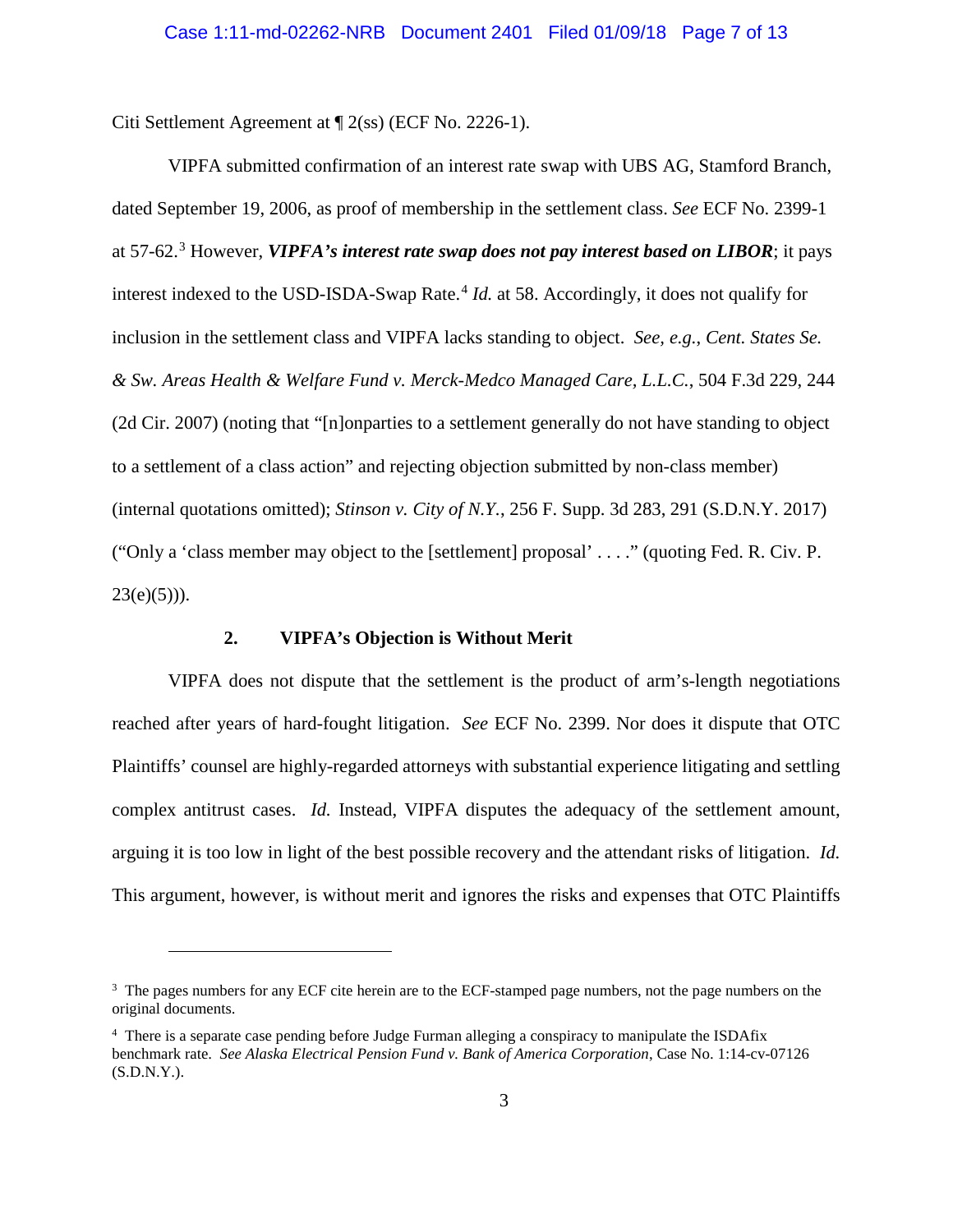### Case 1:11-md-02262-NRB Document 2401 Filed 01/09/18 Page 8 of 13

face in continuing to litigate this case against Citi.

<span id="page-7-4"></span><span id="page-7-3"></span><span id="page-7-2"></span> $\overline{a}$ 

#### *a. VIPFA Ignores the Risks and Expenses of Continued Litigation*

VIPFA's argument that because "[a] significant portion of the expense has already been incurred and the work already done in this matter, . . . there is no compelling reason to settle, or to include a discount in the settlement value, in exchange for avoiding the expense or mitigating against a long or complex litigation," ECF No. 2399 at 11-12, ignores the complexities and expenses ahead in this litigation. As the Court has recognized, OTC Plaintiffs still face a class certification hearing and decision, summary judgment, and trial on the merits, among other things. While OTC Plaintiffs are confident that they will ultimately prevail, these risks cannot be ignored. VIPFA does not address these and the other risks inherent in continued litigation or factor them into the determination of whether the settlement amount is fair and reasonable. Instead VIPFA simply asserts, without support, that the risks OTC Plaintiffs face are "significantly lessened" given the work they have already done in the case. ECF No. 2399 at 12. VIPFA's assessment is too amorphous and should not be credited. *See In re Corrugated Container Antitrust Litig.*, 659 F.2d 1322, 1327 ([5](#page-7-5)th Cir. 1981).<sup>5</sup>

#### <span id="page-7-1"></span>*b. The Settlement Amount is an Excellent Result for the Class*

"[I]n any case there is a range of reasonableness with respect to a settlement—a range which recognizes the uncertainties of law and fact in any particular case and the concomitant risks

<span id="page-7-5"></span><span id="page-7-0"></span><sup>&</sup>lt;sup>5</sup> VIPFA also makes much of the fact that Citi can withstand a larger judgment. While the inability of a defendant to withstand a greater judgment weighs in favor of approving settlement, "the converse is not necessarily true; *i.e.,* the fact that a defendant is able to pay more than it offers in settlement does not, standing alone, indicate that the settlement is unreasonable or inadequate." *In re PaineWebber Ltd. P'ships Litig.,* 171 F.R.D. 104, 129 (S.D.N.Y.1997); *see also D'Amato v. Deutsche Bank,* 236 F.3d 78, 86 (2d Cir. 2001) (holding that it is not an abuse of discretion to conclude settlement is fair even though the defendant may withstand a higher judgment when the other *Grinnell* factors weigh heavily in favor of settlement); *In re Nissan Radiator/Transmission Cooler Litig.*, No. 10 CV 7493 VB, 2013 WL 4080946, at \*9 (S.D.N.Y. May 30, 2013) (same).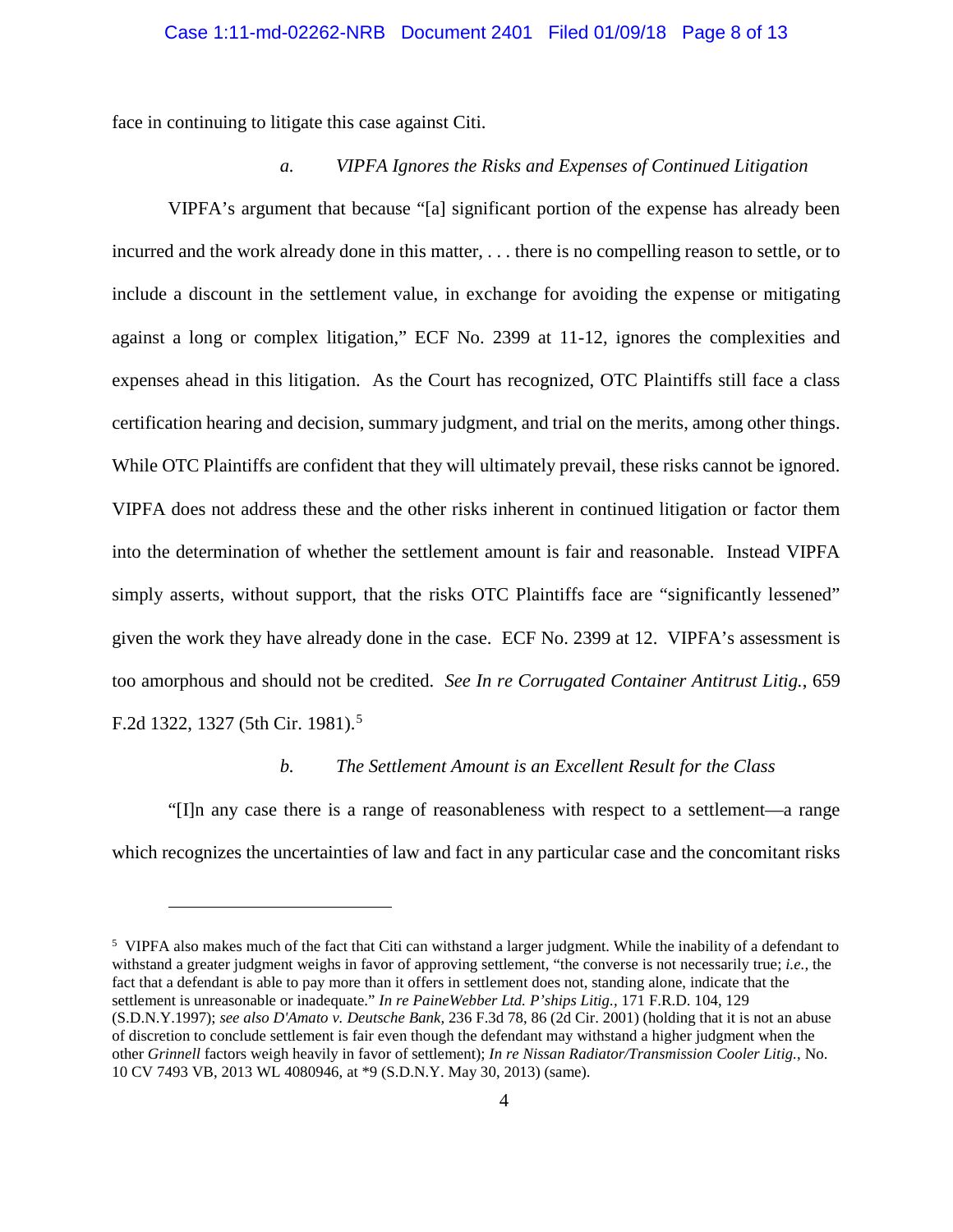# <span id="page-8-4"></span><span id="page-8-0"></span>Case 1:11-md-02262-NRB Document 2401 Filed 01/09/18 Page 9 of 13

and costs necessarily inherent in taking any litigation to completion—and the judge will not be reversed if the appellate court concludes that the settlement lies within that range." *Newman v. Stein,* 464 F.2d 689, 693 (2d Cir. 1972). Thus, the fairness and reasonableness of the settlement is not judged "in comparison with the possible recovery in the best of all possible worlds, but rather in light of the strengths and weaknesses of plaintiffs' case." *In re "Agent Orange" Prod. Liab. Litig.,* 597 F. Supp. 740, 762 (E.D.N.Y. 1984). In light of the risks of continued litigation described above and in the Final Approval Brief, the \$130 million settlement amount clearly fits within the range of reasonableness, as demonstrated by the overwhelming support by the class.

Objections, like VIPFA's about "inadequate compensation," that concern the *amount* of a settlement are routinely rejected. *See e.g.*, *Nissan*, 2013 WL 4080946 at \*14 (overruling an objection that a "settlement should have provided more compensation for plaintiffs"); *Johnson v. Brennan,* No. 10 Cit. 4712 (CM), 2011 WL 4357376, at \*11-12 (S.D.N.Y. Sept. 16, 2011) (same, collecting cases). [6](#page-8-6) Even assuming, *arguendo*, VIPFA's \$23.9 billion damages estimate was reliable (and it is not),<sup>[7](#page-8-7)</sup> the difference between that amount and the settlement amount is not

<span id="page-8-5"></span><span id="page-8-3"></span><span id="page-8-2"></span><span id="page-8-1"></span> $\overline{a}$ 

<span id="page-8-6"></span><sup>6</sup> *See also Taft v. Ackermans*, No. 02 Civ. 7951(PKL), 2007 WL 414493, at \*7 (S.D.N.Y. Jan. 31, 2007) (overruling objections that the settlement amount was insufficient because, among other things, plaintiffs faced serious challenges in establishing liability and damages); *Hicks v. Stanley*, No. 01 Civ. 10071(RJH), 2005 WL 2757792, at \*6 (S.D.N.Y. Oct. 24, 2005) (overruling class member objections that settlement amount was too low; "[t]here are obstacles that the plaintiffs would face in continued litigation with defendants, and it is uncertain whether they could overcome these obstacles to prove both liability and damages .... settlement amount represents a fair payment to plaintiff class due to the risk that protracted litigation may be fruitless"); *Cagan v. Anchor Sav. Bank FSB*, No. CV-88-3024, 1990 WL 73423, at \*3 (E.D.N.Y. May 22, 1990) (overruling objections that settlement was too low; "The initial reaction of these objectors is understandable, but they fail to take into account the probabilities of success in this lawsuit.").

<span id="page-8-7"></span><sup>&</sup>lt;sup>7</sup> Employing a back of the envelope analysis, VIPFA's counsel estimates that damages attributable to Citi are \$23.9 billion. *Id.* at 10. VIPFA fails to exclude from its analysis transactions that are not serving as a basis for damages sought by OTC Plaintiffs. For example, it appears that VIPFA includes all LIBOR-based instruments (not just those on which Citi was paying LIBOR), all transactions between Citi and other panel banks (which are excluded from both the settlement class and litigation class definition), transactions that were entered into outside of the United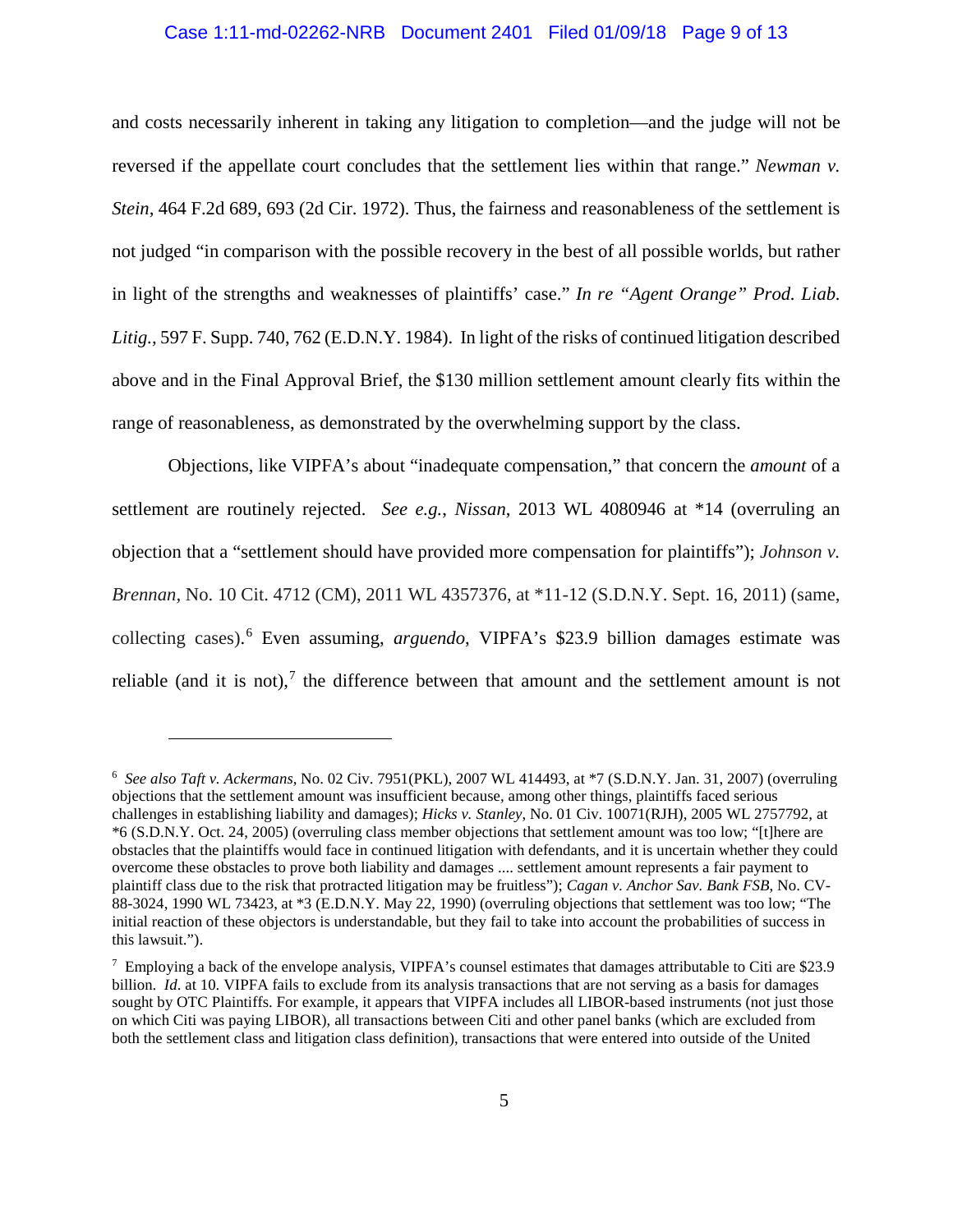#### <span id="page-9-5"></span>Case 1:11-md-02262-NRB Document 2401 Filed 01/09/18 Page 10 of 13

sufficient to justify denial of the settlement. As the court explained in *PaineWebber*, "the dollar amount of the settlement by itself is not decisive in the fairness determination, and the fact that the settlement fund may equal only a fraction of the potential recovery at trial does not render the settlement inadequate. 'In fact there is no reason, at least in theory, why a satisfactory settlement could not amount to a hundredth or even a thousandth part of a single percent of the potential recovery.'" 171 F.R.D. at 131 (quoting *City of Detroit v. Grinnell Corp.*, 495 F.2d 448, 455 n.2 (2d Cir. 1974)). [8](#page-9-9) "[Class M]embers who are not satisfied with the level of compensation provided may opt-out of the class and pursue their own claims." *Nissan*, 2013 WL 4080946, at \*11. [9](#page-9-10)

<span id="page-9-6"></span><span id="page-9-4"></span><span id="page-9-0"></span> $\overline{a}$ 

States, and non-LIBOR-based interest rate transactions. *Id*. at 2-8, 35-89. Given the flaws in VIPFA's analysis, its estimate of potential damages warrants no consideration. *See e.g., In re Checking Account Overdraft Litig.* No. 1:09-M-D-02836-JLK, 2014 WL 11370115, at \*12 (S.D. Fla. Jan. 6, 2014) (overruling objections that settlement amount was too low; "None of the objectors submitted an expert affidavit or provided any evidence undermining the conclusions reached by Class Counsel and their nationally recognized experts.").

<span id="page-9-9"></span><span id="page-9-7"></span><sup>8</sup> VIPFA's reliance on *Schwartz v. Dallas Cowboys Football Club, Ltd*., 157 F. Supp. 2d 561 (E.D. Pa. 2001) is misplaced. Therein, the court rejected a settlement comprised of injunctive relief that the court found of little benefit to the class: a \$7.5 million cash payment to the class and \$7 million for settlement administration and attorneys' fees. *Id*. at 573-80. The court also found that the scope of the release was too broad because it extended far beyond the conduct challenged in the litigation and barred later claims based on future conduct. *Id.* The court faulted both class counsel and defense counsel for putting their own interest above that of the class and concluded that rejecting the settlement would serve the public policy interest in not rewarding counsel for bringing unmeritorious claims and not rewarding defendants with protection from future litigation. *Id*. at 581-82. The Citi settlement, which includes a cash payment to the class of \$130 million and cooperation in the ongoing litigation, does not release future claims, and does not contractually establish the amount of Plaintiffs' counsel's attorneys' fees (a determination left to the Court in this instance),, does not suffer the same infirmities. VIPFA's reliance on *In re Traffic Executive Association-Eastern Railroads*, 627 F.2d 631 (2d Cir. 1980) in light of the more recent authority in this circuit cited above.

<span id="page-9-10"></span><span id="page-9-8"></span><span id="page-9-3"></span><span id="page-9-2"></span><span id="page-9-1"></span><sup>&</sup>lt;sup>9</sup> As noted in the primary case relied upon by VIPFA, the "essence of a settlement is compromise. A just result is often no more than an arbitrary point between competing notions of reasonableness." *Corrugated Container*, 659 F.2d at 1325. Despite VIPFA's insinuations to the contrary, *Corrugated Container* supports approval of the settlement here. In the opinion relied upon by VIPFA, the Fifth Circuit declined to approve settlements and instead remanded to the district court for further consideration of the adequacy of the settlements. *In re Corrugated Container Antitrust Litig.*, 643 F.2d 195, 225 (5th Cir. 1981). On remand, however, the district court found that the proposed settlements were in fact reasonable in light of the attendant risks of continued litigation, specifically, evidentiary problems with respect to proof of a conspiracy, impact, and damages, and the length and cost of trial. *In re Corrugated Container Antitrust Litig.*, No. MDL 310, 1981 WL 2093, at \*5-7 (S.D. Tex. June 4, 1981). As the court explained, "While many antitrust actions are protracted and expensive, this case presents particularly difficult and complicated legal and factual issues. If all defendants went to trial, proof of a conspiracy and impact in this case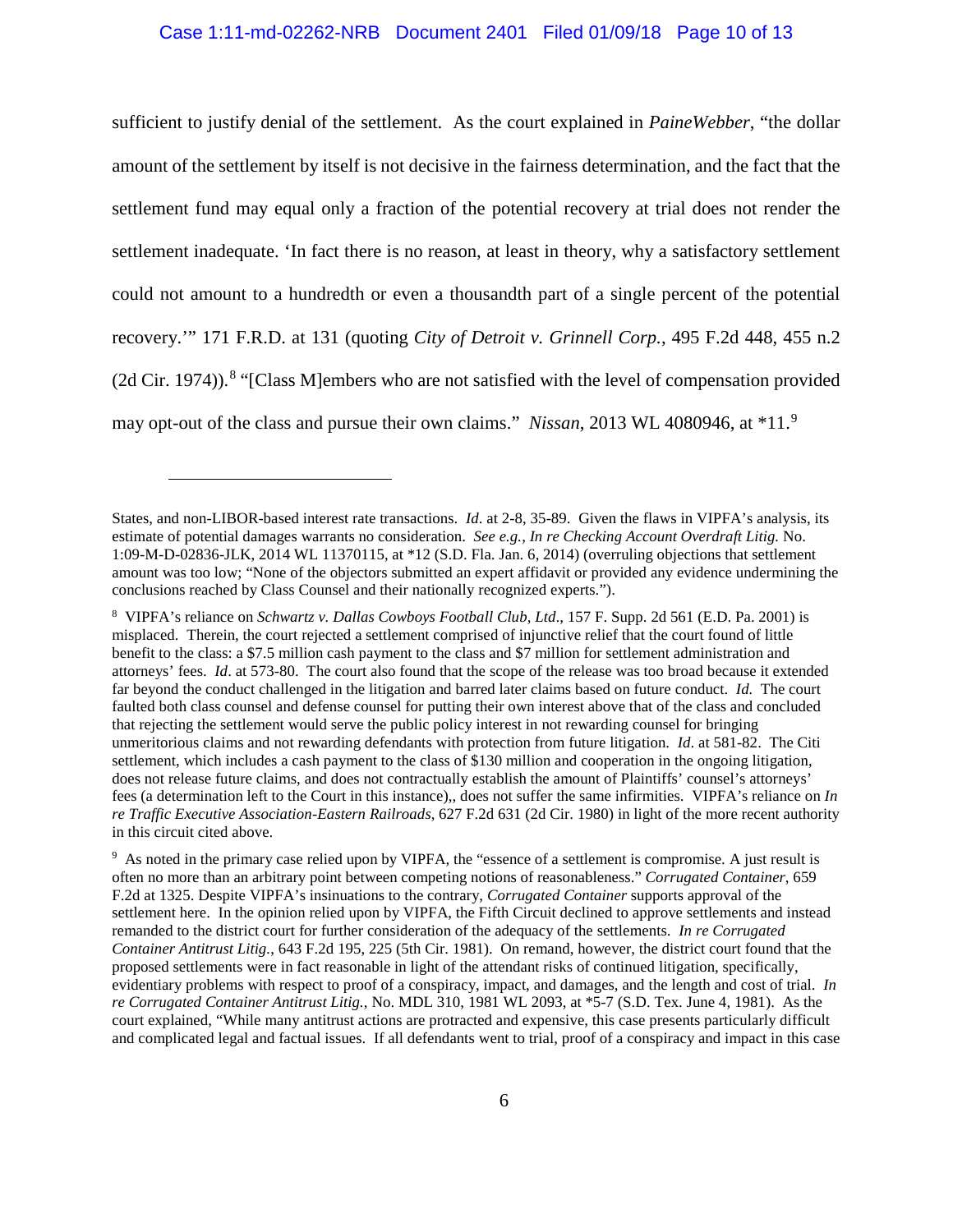### <span id="page-10-0"></span>**III. CONCLUSION**

<span id="page-10-1"></span> $\overline{a}$ 

The settlement is plainly fair, reasonable, and adequate. Indeed, given the risks of ongoing litigation and other factors addressed in OTC Plaintiffs' prior submissions, the settlement represents a truly excellent result for the OTC class and was only achieved after years of hardfought litigation. Only one objection (that of VIPFA) was lodged. As discussed above, that sole objection is without merit. No class member challenged OTC Plaintiffs' application for attorneys' fees and reimbursement of expenses. Thus, OTC Plaintiffs respectfully request that the Court overrule VIPFA's objection, grant final approval to the settlement, and grant the application for attorneys' fees and reimbursement of expenses.

would involve the introduction into evidence of tens of thousands of pages of deposition testimony, the substance of thousands of documents and advanced economic theories. … The complexity of the issues which would be raised and the evidence which would be presented in a necessarily lengthy trial against thirty-seven defendants raise serious constitutional due process questions concerning a jury's ability to master the facts and reach a reasoned verdict." *Id.* at \*15. The Fifth Circuit affirmed, rejecting the objector's assessment of the plaintiffs' likelihood of success on the merits as "too amorphous." 659 F.2d at 1327.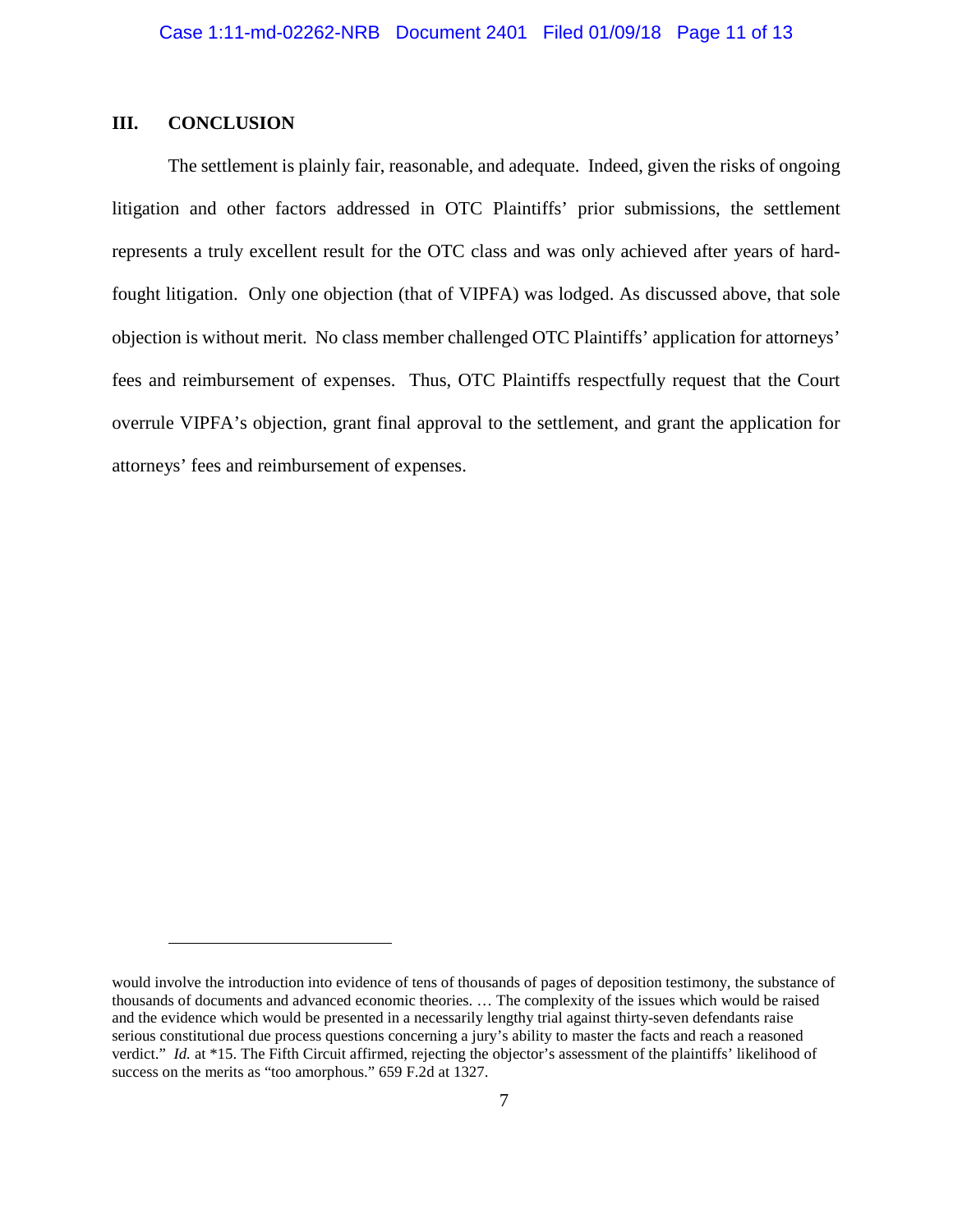Dated: January 9, 2018

/*s/ Michael D. Hausfeld*

Michael D. Hausfeld Hilary Scherrer Nathaniel C. Giddings HAUSFELD LLP 1700 Street NW, Suite 650 Washington, DC 20006 Telephone: 202-540-7200 Email: mhausfeld@hausfeldllp.com Email: hscherrer@hausfeldllp.com Email: ngiddings@hausfeldllp.com

Scott Martin HAUSFELD LLP 33 Whitehall Street, 14<sup>th</sup> Floor New York, NY 10004 Telephone: 646-357-1100 Email: smartin@hausfeldllp.com

Gary I. Smith, Jr. HAUSFELD LLP 325 Chestnut Street, Suite 900 Philadelphia, PA 19106 Telephone: 215-985-3270 Email: gsmith@hausfeld.com

*/s/ William Christopher Carmody* William Christopher Carmody Arun Subramanian Seth Ard Geng Chen SUSMAN GODFREY L.L.P. 1301 Avenue of the Americas, 32<sup>nd</sup> Floor New York, New York 10019 Telephone: 212-336-3330 Email: bcarmody@susmangodfrey.com Email: asubramanian@susmangodfrey.com Email: sard@susmangodfrey.com Email: gchen@susmangodfrey.com

Marc M. Seltzer SUSMAN GODFREY L.L.P. 1901 Avenue of the Stars Los Angeles, California 90067-6029 Telephone: 310-789-3100 Email: mseltzer@susmangodfrey.com Email: gbridgman@susmangodfrey.com

Barry Barnett Michael C. Kelso SUSMAN GODFREY L.L.P. 1000 Louisiana Street, Suite 5100 Houston, Texas 77002-5096 Telephone: 713-651-9366 Email: bbamett@susmangodfrey.com Email: mkelso@susmangodfrey.com

*Interim Co-Lead Counsel for the Over-the-Counter Class*